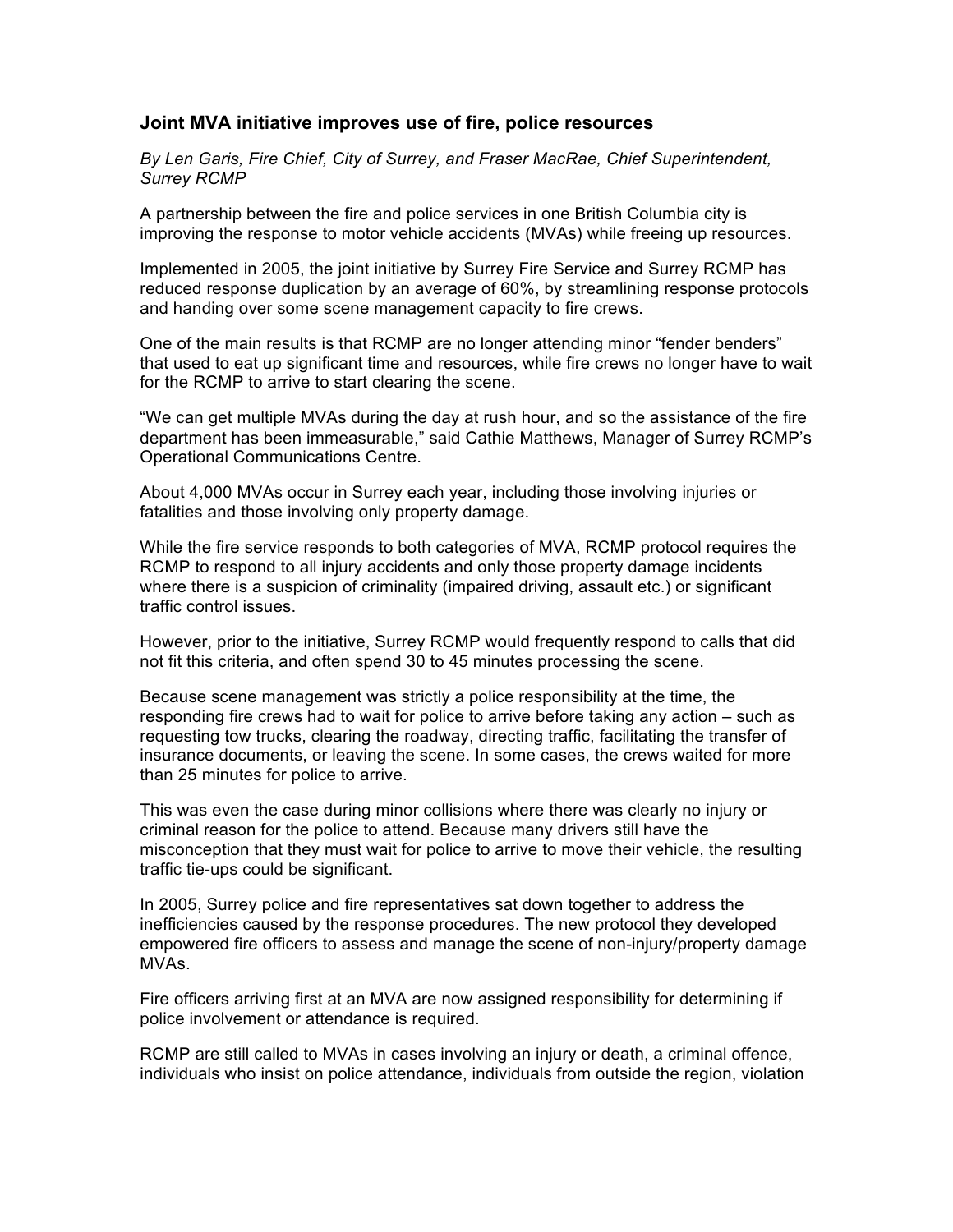of a person's rights, traffic control issues, or an emergency/city vehicle. However, all others can now be managed by fire crews.

When the new protocol was established, training was provided to fire personnel to prepare them for the new responsibilities. The RCMP were initially involved in establishing the training parameters – including scene assessment and preserving evidence – but now, MVA scene assessment and management is part of the training Surrey Fire Service provides its

members.

The result of the initiative has been more efficient use of both fire and police resources, as indicated by Surrey MVA statistics from 2006 to 2009.

RCMP now attend about 40% of all MVAs in Surrey. The reduced attendance is saving the RCMP at least 900 hours per year – and this estimate does not include the time officers had previously spent at MVA scenes conducting interviews and writing reports.

The initiative has also reduced the time fire crews spend responding to MVAs, freeing them up for other priorities.

"If the RCMP aren't needed, we're able to more efficiently clear the scenes – tow trucks can be called, we can push the cars off the road, tell people to exchange information and go on their way," noted Surrey Deputy Fire Chief Jon Caviglia. "It makes sense that we're no longer duplicating services, and it makes sense that those resources can be allocated elsewhere."

Another benefit is that Surrey's MVAs are cleared more quickly and have less impact on the community and other motorists.





"At times, one could expect to have up to five emergency vehicles, including fire, police and ambulance, at a minor motor vehicle incident," said Surrey Deputy Fire Chief Karen Fry. "This partnership not only reduces traffic congestion, it also reduces the carbon footprint in our city."